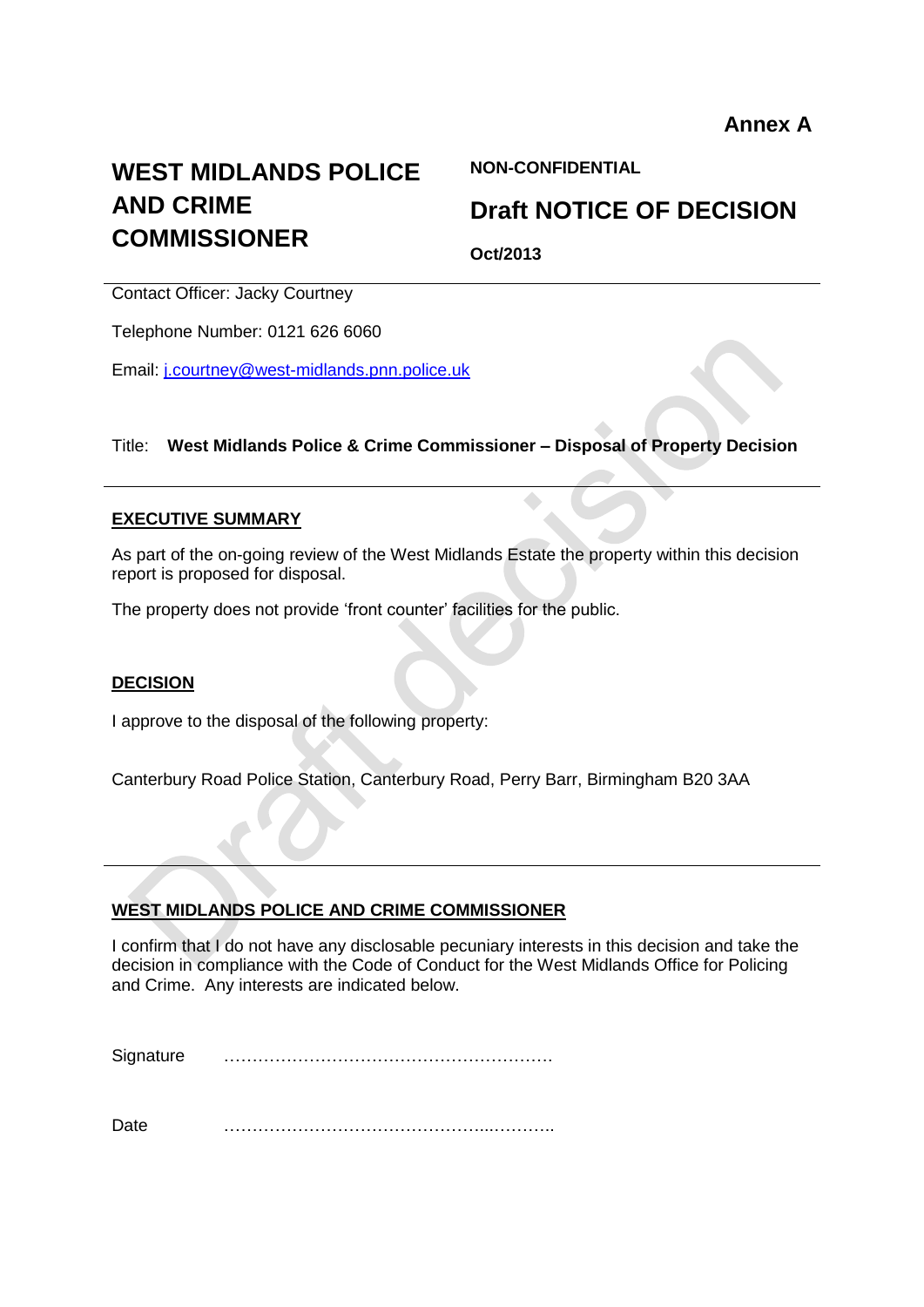## **NON - CONFIDENTIAL FACTS AND ADVICE TO THE POLICE AND CRIME COMMISSIONER**

#### **INTRODUCTION AND BACKGROUND**

This former police station was built in 1904, a 2 storey traditionally constructed building with brick walls and a tiled roof. It has a basement and cells whilst the tarmac car park to the rear is brick enclosed with space for approximately 20 vehicles. The gross internal area is 689.43m². It is freehold and has a rateable value of £28,750.

It was given a Local Listing - Category A by Birmingham City Council in 2007. This means that there is no statutory protection against demolition, alteration or extension. It also means that if it is 'imminently threatened' the building is subject to notification to the Department of Culture, Media and Sport and/or serving of a Building Preservation Notice.

It is situated in a residential area close to the One Stop Shopping Centre in Perry Barr and is adjacent to Canterbury Cross Primary School and Nursery.

It has not been used as a police station in the traditional sense for almost a decade and in recent times has accommodated specialist units such as the Driving School, Operations Unit, Force CID, Intelligence, MIU and CMPG. It was vacated in February 2012 and remained empty until July 2013 when a small team from Information Management was given approval to utilise offices on the ground floor as part of the work being done into the Hillsborough enquiry as well as the retention and storage of PPU files. It is anticipated that this work will continue until January 2014. There is no public access point provided at this building.

Though it is currently partly occupied the building continues to be closely monitored by Property Services to prevent damage through either inclement weather conditions or neglect.

The building will be surplus to requirements upon termination of its current short term uses.

Policing in the area around Canterbury Road is undertaken by Birmingham West and Central LPU and operates from Aston Police Station. The LPU also operates out of Perry Barr Police Station, Handsworth Police Station and Broadway School Beat Office so there are several options for operational policing.

## **FINANCIAL IMPLICATIONS**

Annual revenue costs are currently estimated at  $£48k$  which includes business rates, water rates, utilities, cleaning and maintenance. If a notional rent was applied to the property for accounting purposes this would add an estimated £22,500 to total annual revenue savings.

Within the capital programme capital receipts are available to fund new capital spend.

The open-market valuation is estimated at approximately £250k.

#### **LEGAL IMPLICATIONS**

Section 6 of the Police Act 1996 requires the PCCWM to secure the maintenance of an